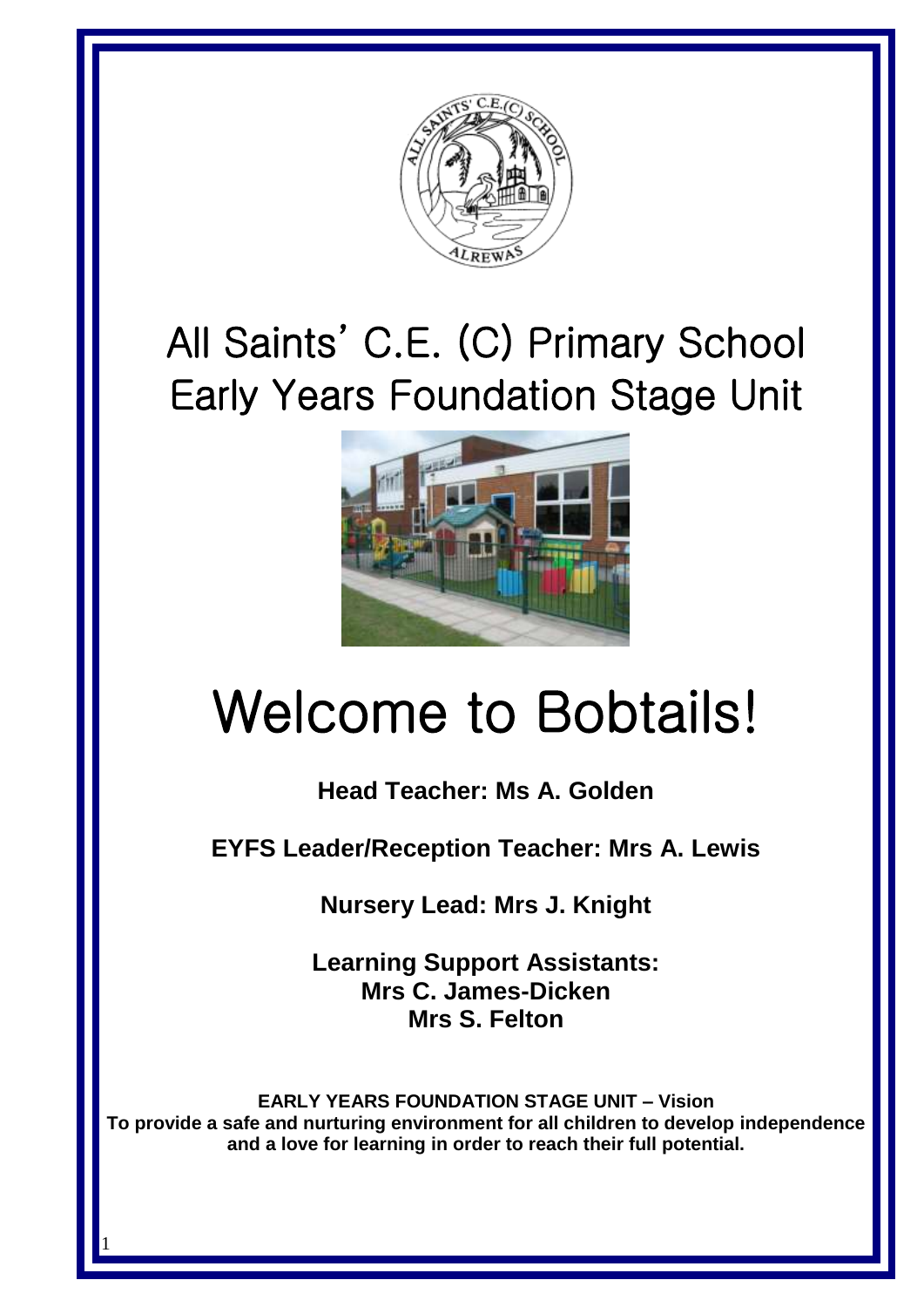Our Early Years Foundation Stage Unit includes both Nursery and Reception aged children. Together we are 'Bobtails'!

Our Setting aims to:

- Work in partnership with parents.
- Provide a happy, secure and stimulating learning environment.
- Respond sensitively to the needs of individual children.
- Encourage children to be independent learners.
- Provide high quality education whereby children can achieve their full potential

#### **Nursery:**

- Children are eligible for a Nursery place the term following their third birthday. Priority is given to children turning four during the current academic year.
- Applications are made directly to school see website for application forms.
- Children attend on a part-time or full-time basis. Children receive 15 hours universal funding with the option to extend their hours through paid sessions or 'top-up' funding. A full time place is 30 hours Monday to Friday 9.00am – 3.00pm.

The following options are available:

|                 |              |             | Combination   | Additional |
|-----------------|--------------|-------------|---------------|------------|
| <b>Mornings</b> | Afternoons   | Full days   | of full day   | hours      |
|                 |              |             | and half day. | (charged)  |
| $9am - 12pm$    | $12pm - 3pm$ | 9am-3pm     | $Eq-Monday,$  | £14.00 per |
|                 | (including   | (including  | Tuesday and   | session    |
|                 | lunch time)  | lunch time) | Wednesday     | £28.00 per |
|                 |              |             | am.           | day        |

• Please note that successfully gaining a place in Nursery does **not** automatically guarantee a place in school.

#### **Reception:**

- Children start their Reception year in the September of the academic year in which they turn five years old.
- Applications should be made through Staffordshire County Council's Admissions Page.
- Children attend full-time. The school day is 9.00am 3.00pm.

For parents requiring extended day provision this can be offered by our wrap-around care private provider who runs a breakfast and after school club. For further details about this service, please contact Dawn James at the 'Extra Time Club'.

#### **INDUCTION ARRANGEMENTS**

We aim to make the transition from home to Bobtails as smooth as possible for your child. Before joining, we invite you to visit the setting where we can share relevant information with you regarding routines, uniform etc. and answer any questions you may have. We will arrange a stay and play session for you and your child. The aim of the session is to familiarise your child with their new environment, key worker and peers. It is also a valuable time for us to get to know your child and their individual needs. Children will also have the opportunity to visit and stay for a short session on their own.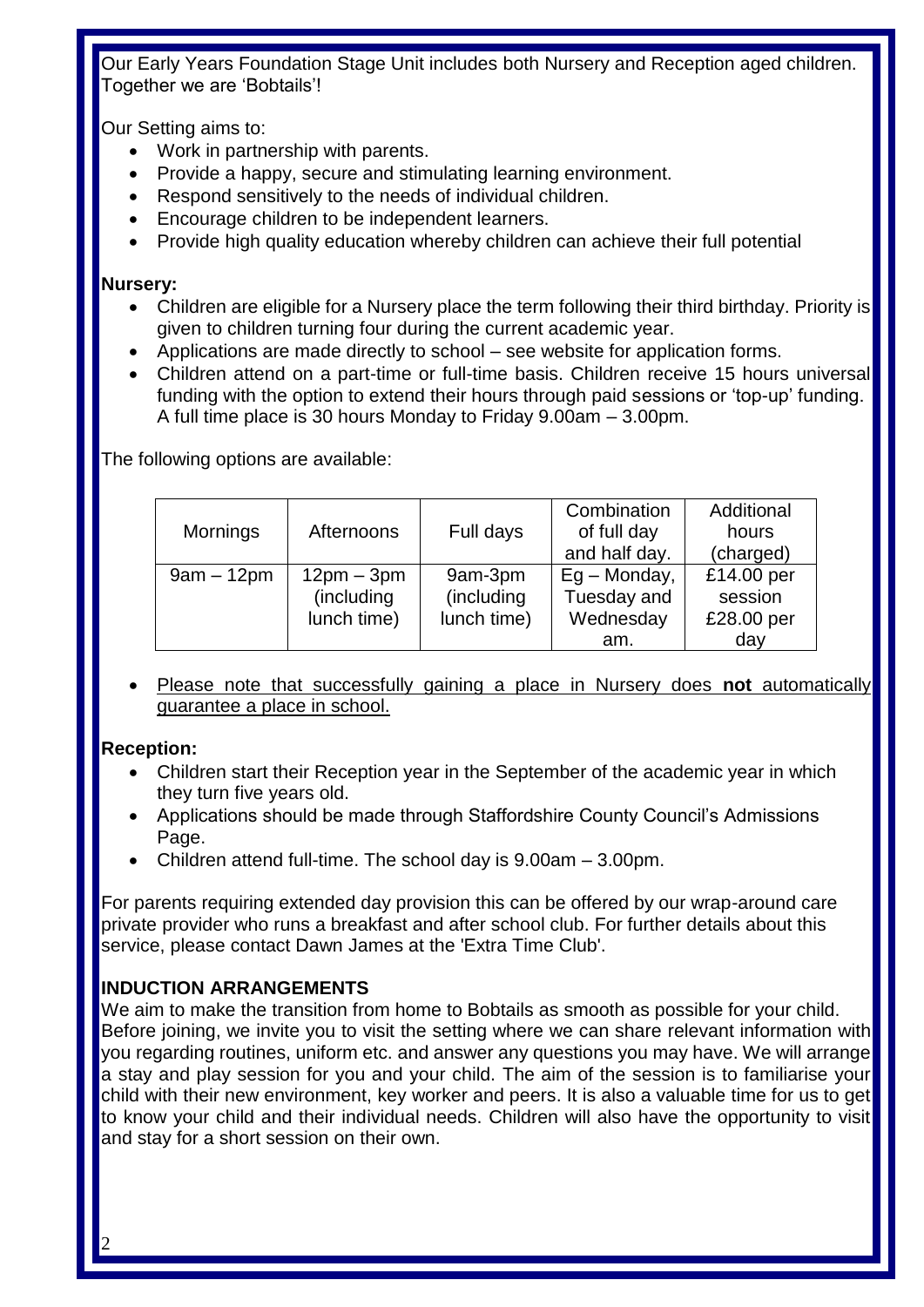#### **BOBTAILS' KEY WORKERS**

At the start of their Nursery and Reception year children will be placed in a home group, and allocated a designated key worker. Their key worker will be responsible for registering, reporting and monitoring their day to day progress and will be your first point of contact.

#### **TEACHING GROUPS**

Throughout the day, children will be placed in small groups for focused learning time led by an adult. This will enable children to access the curriculum at a developmentally appropriate level in order for them to reach their full potential.

#### **THE CURRICULUM**

The activities the children will enjoy whilst in Bobtails will be planned according to the Early Years Foundation Stage Curriculum (EYFS). The children are provided with experiences to learn through structured activities and carefully planned play.

The curriculum is planned around the following seven areas of learning and development:-

| Area of Learning and<br><b>Development</b> | <b>Aspect</b>                    |  |
|--------------------------------------------|----------------------------------|--|
| <b>Prime Areas</b>                         |                                  |  |
| <b>Communication and</b>                   | Listening, Attention and         |  |
| Language                                   | Understanding                    |  |
|                                            | Speaking                         |  |
| <b>Personal, Social and</b>                | Self-Regulation                  |  |
| <b>Emotional Development</b>               | <b>Managing Self</b>             |  |
|                                            | <b>Building Relationships</b>    |  |
| <b>Physical Development</b>                | <b>Gross Motor Skills</b>        |  |
|                                            | <b>Fine Motor Skills</b>         |  |
| <b>Specific Areas</b>                      |                                  |  |
| Literacy                                   | Comprehension                    |  |
|                                            | Word Reading                     |  |
|                                            | Writing                          |  |
| <b>Mathematics</b>                         | Number                           |  |
|                                            | <b>Numerical Patterns</b>        |  |
| <b>Understanding the World</b>             | <b>Past and Present</b>          |  |
|                                            | People, Culture and Communities  |  |
|                                            | <b>The Natural World</b>         |  |
| <b>Expressive Arts and Design</b>          | <b>Creating with Materials</b>   |  |
|                                            | Being Imaginative and Expressive |  |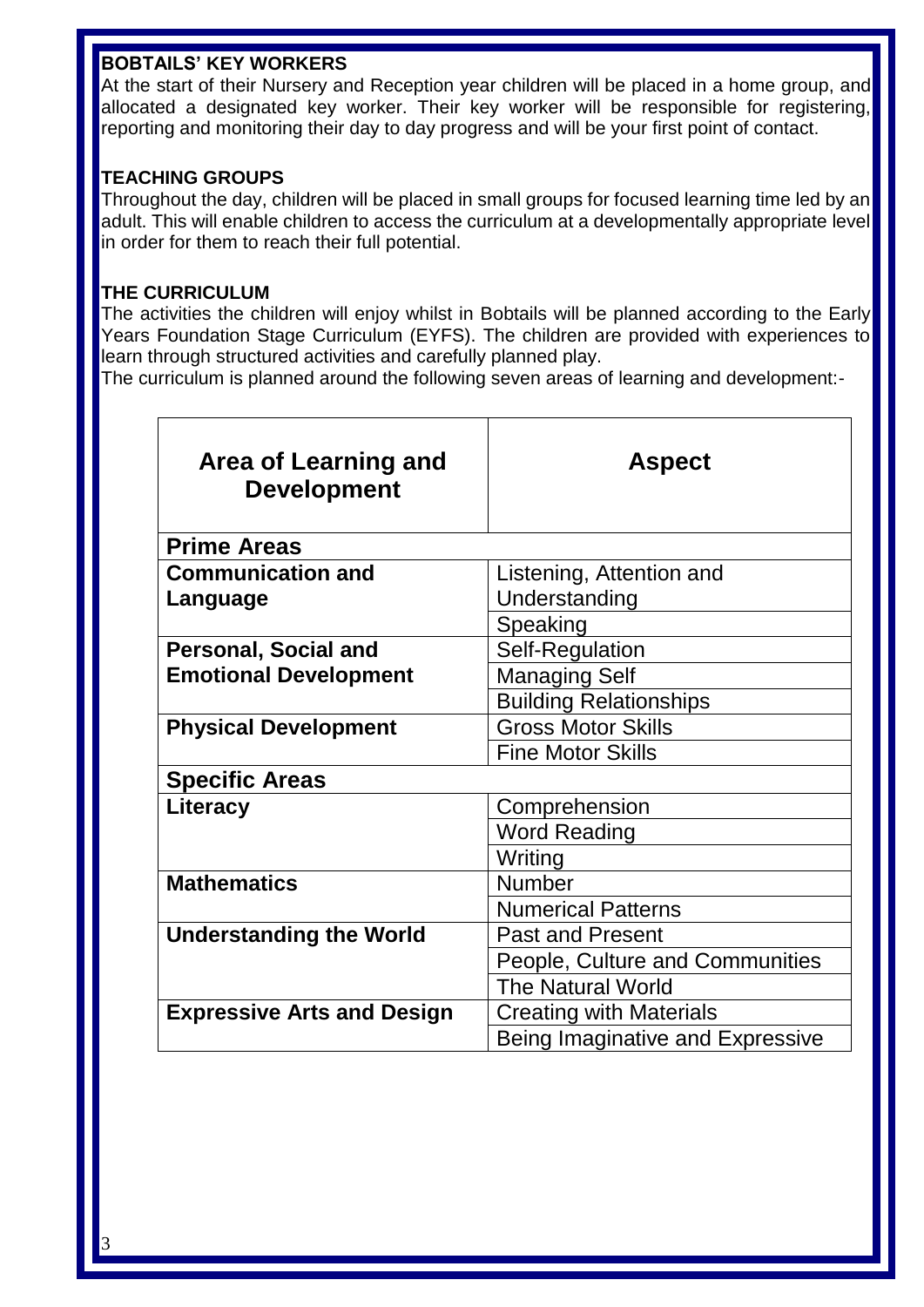

#### **PATTERNS OF THE DAY**

#### • **Arrival:**

Nursery children will enter through the front door nearest the field and Reception children will enter through the front door under the canopy.

Children will be encouraged to find their named peg to place their belongings on and book bags will be placed into a box.

#### • **Self-Registration and welcome:**

Every child is encouraged to 'find their own name' on arrival. Children are then required to place their name in an appropriate basket to indicate whether they will be having a school dinner, packed lunch or going home. The plan for the day ahead is shared appropriately with the children.

#### • **Carpet sessions:**

This is a focused teaching time for all children which will focus on a particular area of the curriculum, for example speaking and listening, literacy, mathematics, phonics etc.

#### • **Activity Time (Indoor and outdoor environment):**

Children will access both the indoor and outdoor environment for independent learning. The activities are carefully planned for the children to consolidate and practise skills across the seven areas of learning. The activities planned are linked to the book or the week, half termly themes and children's interests. Children are encouraged to select their own resources and have their own ideas for learning. During this time the children will also complete adult led and directed tasks.

#### • **Tidy Up Time:**

All children are encouraged to be actively involved in tidy up time. Children are given responsibility to ensure the equipment is put away and the carpet areas are clear.

#### • **Circle Times:**

We sing songs, share stories and experiences together in our 'home groups' with a key focus of developing vocabulary and speaking and listening skills.

#### • **Snack and Meal Times:**

Children sit down together to share fruit and milk/water. Children eat their lunch together in the school hall.

#### • **Home Time:**

At the end of the session, children are collected from the outdoor play area gates. Nursery children arriving or leaving at 12.00 will use the main school entrance.

#### **THE WIDER CURRICULUM**

We also develop many new skills through a range of activities outside of the classroom.

- Dance and gymnastics
- Forest school
- Balance and pedal bikes.
- Educational visits
- Themed days and visitors.

#### **ASSESSMENT AND PARTNERSHIP WITH PARENTS**

During the first weeks of your child starting in Bobtails, staff will carry out an 'on-entry assessment'. Reception children will complete the 'Baseline Assessment'. Through a process of observation and information from previous settings, each child's current level of development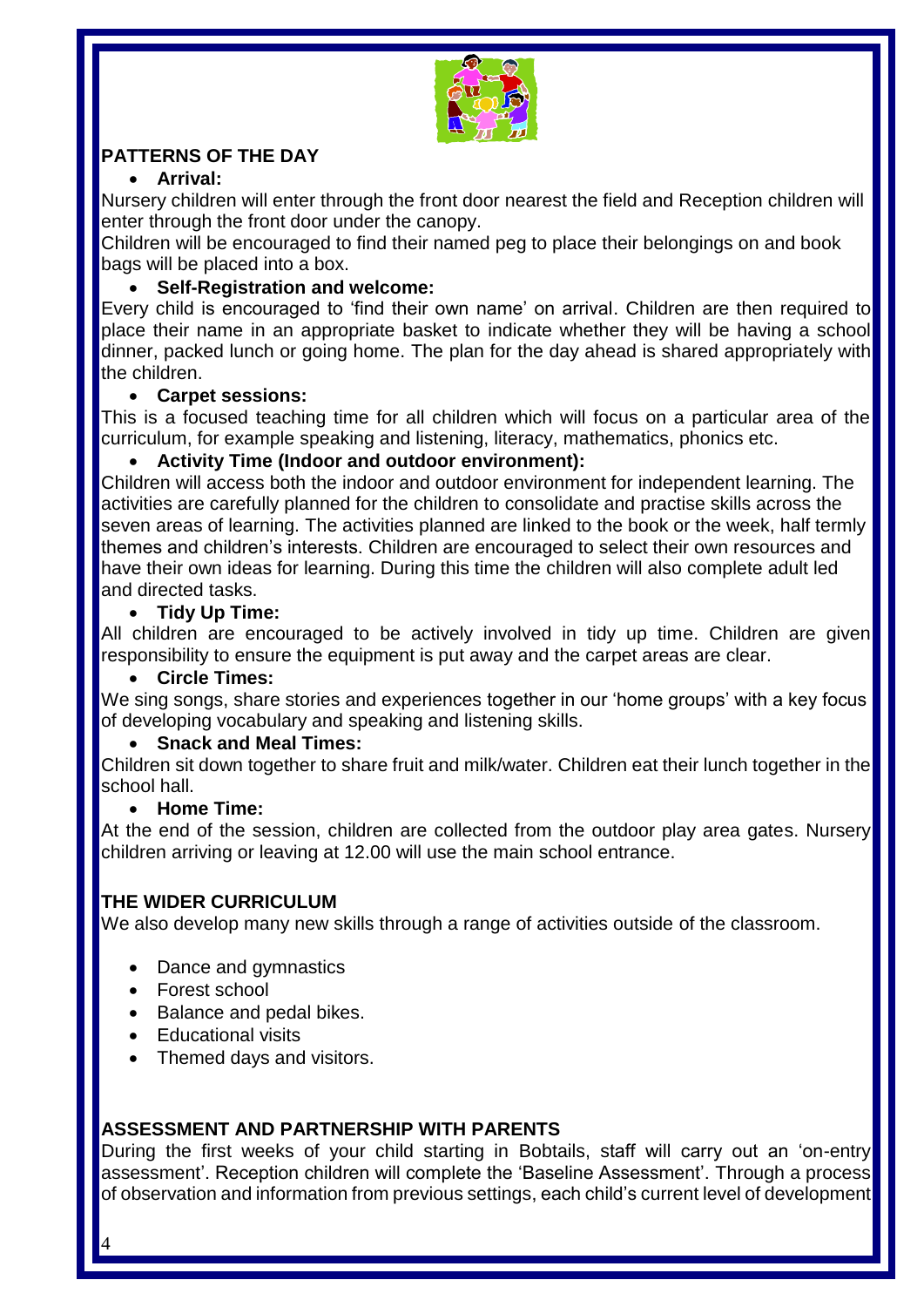is identified to help us establish their starting points and next steps. Children's *Learning Journeys* are collated in books in the form of photographs, children's own work and annotated observations. The *Learning Journeys* commence when your child starts in our setting and will continue right through to the end of their Reception year. We welcome parents' contributions through our on-line learning platform 'Showbie' and home learning journey books.

We have an 'open door' policy whereby parents can make an appointment to meet with their child's key worker at any time throughout the school year. Parent consultations are also held termly. At the end of the school year you will be provided with a written summary outlining your child's progress, development and achievements.

#### **ATTENDANCE**

It is very important that your child attends regularly. If your child is unwell or there is some other important reason for their absence please let us know by telephoning the school office. Please note that statutory school age begins the term after your child's fifth birthday. However, we are very keen to promote good habits for attendance and punctuality from the start, in line with whole school policy.

#### **SPECIAL EDUCATIONAL NEEDS**

We value the importance of including children with specific needs or disabilities in our setting as we believe it not only benefits the child but also the other children who learn to help and support and in doing so discover tolerance and acceptance.

Regardless of the type or severity of need much emphasis is placed on integrating all children fully into the whole group.

We operate a multi-disciplinary approach and regularly liaise with a range of professionals and outside agencies.

If you have any concerns about your child please inform your child's key worker who will organise a meeting with yourself and the SENCO (Special Educational Needs Coordinator).

#### **ILLNESS AND MEDICINES**

If your child is obviously unwell please do not bring them to school but do inform school of their absence. You will be contacted immediately if your child is unwell at school and needs to be collected. If your child has regular prescribed medicine or specific health needs (including inhalers, epi-pens, allergies, epilepsy etc.) you will be required to meet with us to prepare a care plan. If your child requires antibiotics and it is a 3 dose course we advise that you administer your doses before and after the school day. If the course is for 4 doses a day then staff will administer 1 dose at school. Both medicine and consent forms need to be handed to EYFS staff.

#### **CLOTHING/UNIFORM**

- Navy sweatshirt or cardigan
- White or navy polo shirt
- Grey or navy jogging bottoms/trousers or skirt.
- PE kit Navy shorts, white t-shirt and black pumps
- Forest school Wellington boots

A labelled draw string bag with a change of clothes is a good idea and can be kept on your child's peg in the cloakroom.

Could we also ask that **all** items of school uniform, including shoes and coats are clearly labelled with your child's name.